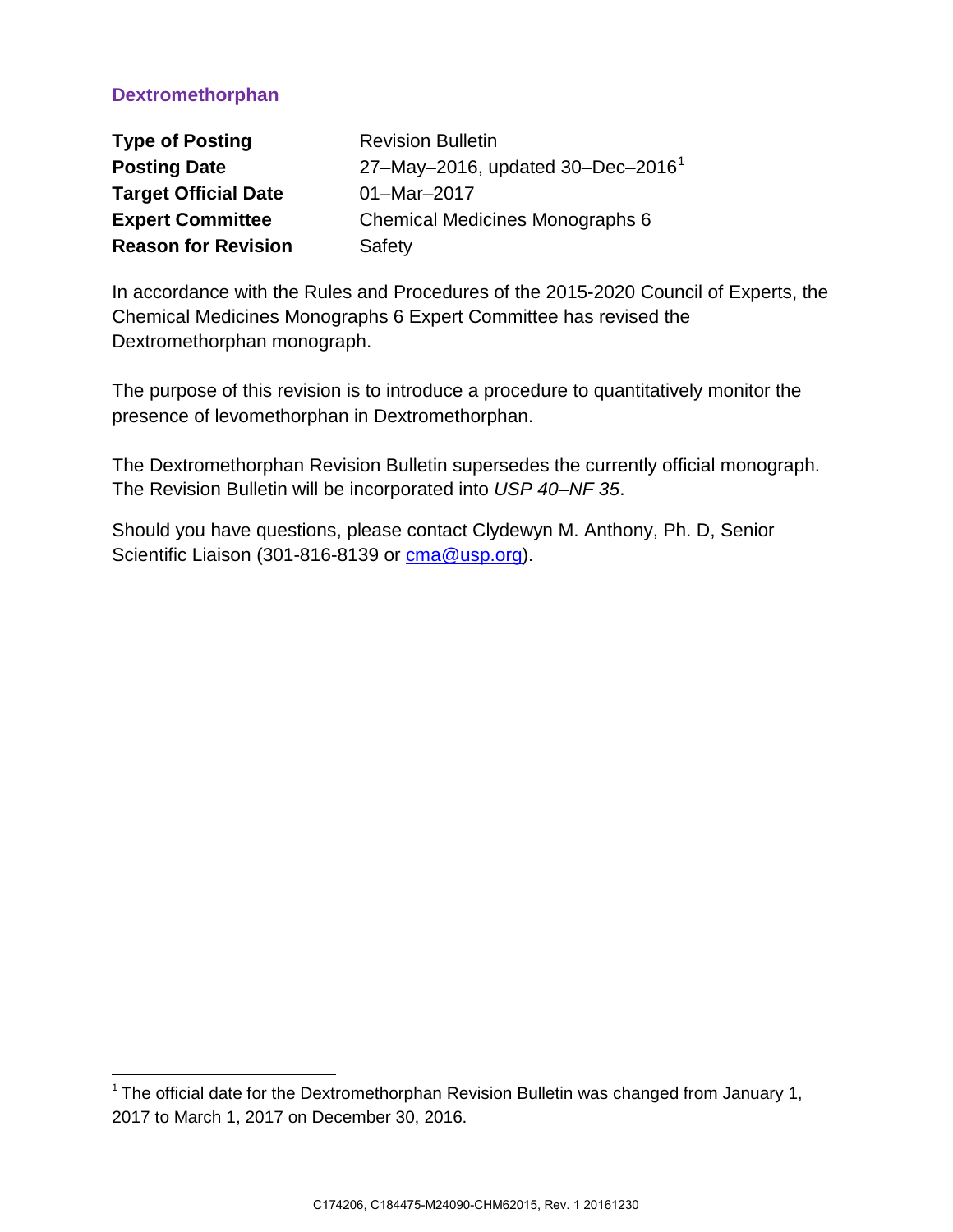

 $C_{18}H_{25}NO$ <br>Morphinan, 3-methoxy-17-methyl-,  $(9\alpha, 13\alpha, 14\alpha)$ -;<br>3-Methoxy-17-methyl-9 $\alpha$ ,  $13\alpha, 13\alpha, 14\alpha$ )-;<br>3-Methoxy-17-methyl-9 $\alpha$ ,  $13\alpha, 14\alpha$ -morphinan [125-71-3].<br>3-Methoxy-17-methyl-9 $\alpha$ ,  $13\alpha, 14\alpha$ -m

Dextromethorphan contains NLT 98.0% and NMT 101.0% of dextromethorphan (C18H25NO), calculated on the an- **ASSAY** hydrous basis. •

**• A. INFRARED ABSORPTION**  $\langle 197K \rangle$ 

**8. ULTRAVIOLET ABSORPTION**  $\langle 197U \rangle$ <br>**Analytical wavelength:** 278 nm

**Sample solution:** 100 µg/mL in dilute hydrochloric *acid* (1 in 120)

anhydrous basis, do not differ by more than 3.0%. $_{\bullet}$   $_{\sf RB}$   $\qquad \qquad$  acid is equivalent to 27.14 mg of dextromethorphan

# **Add the following:**  $\qquad \qquad \text{basis}$

### **•**

- **Buffer:** 1.54 g of ammonium acetate in 1 L of water, adjusted with phosphoric acid to a pH of 4.1 adjusted with phosphoric acid to a pH of 4.1 *Delete the following:* **Mobile phase:** Methanol and *Buffer* (90:10)
- 
- Diluent: Methanol and water (90:10)<br>System suitability solution: 10 µg/mL of **Carry Property Augustan System System System System System System Sy**<br>Dinity of Phisness of Phisness Componions (Componion Componion Component C
- 
- 
- 

- 
- 
- 
- 
- 
- 
- 
- 
- 

### **Analysis**

**Dextromethorphan Samples:** *Standard solution* and *Sample solution* Calculate the percentage of levomethorphan in the portion of Dextromethorphan taken:

 $Result = (r<sub>U</sub>/r<sub>S</sub>) \times (C<sub>S</sub>/C<sub>U</sub>) \times 100$ 

- $r_U$  = peak response of levomethorphan from the *Sample solution*
- *r*<sub>S</sub> = peak response of dextromethorphan from the Standard solution
- 
- **DEFINITION**<br>Deviromethornhan contains NIT 98.0% and NMT 101.0% **Acceptance criteria:** NMT 0.10% (RB 1-Mar-2017)

### **PROCEDURE**

- **Sample solution:** Dissolve 700 mg of Dextromethor- **IDENTIFICATION** phan in 60 mL of glacial acetic acid, warming slightly, if necessary, to dissolve.
	- **Titrimetric system**
- *Delete the following:* **Mode:** Direct titration
	-
	- **Titrant:** 0.1 N perchloric acid VS<br>**Endpoint detection:** Visual Analysis: Add 2 drops of crystal violet TS to the *Sam-*<br>ple solution and titrate with *Titrant* to a blue-green

acid (1 in 120)<br>Acceptance criteria: Absorptivities, calculated on the endpoint. Perform a blank determination and make any necessary correction. Each mL of 0.1 N perchloric acid is equivalent to 27.14 mg of dextromethorphan 1-Mar-2017)<br>1-Mar-2017) **Acceptance criteria:** 98.0%–101.0% on the anhydrous

## **IMPURITIES**

**.**• **B.** • **RESIDUE ON IGNITION** 〈**281**〉**:** NMT 0.1%

- 
- 
- EXAMELION ON THE STATE OF PHENOLIC COMPOUNDS<br>
STATE OF PRENOLIC COMPOUNDS<br>
Diluent<br>
Diluent<br>
Diluent<br>
Standard solution: 10 µg/mL of USP Dextromethor-<br>
phan RS in Diluent<br>
phan RS in Diluent<br>
in Diluent<br>
in Diluent<br>
(See C

- Chromatography (621), System Suitability.)<br>
Contained Scheen Chromatography (621), System Suitability.)<br>
Medic: LC<br>
LCC 225 nm<br>
Detector: 225 nm<br>
Detector: 225 nm<br>
Detector: 225 nm<br>
Detector: 225 nm<br>
Detector: 225 nm<br>
Dete
	-

**Acceptance criteria:** NMT 0.001% of *N*,*N*dimethylaniline